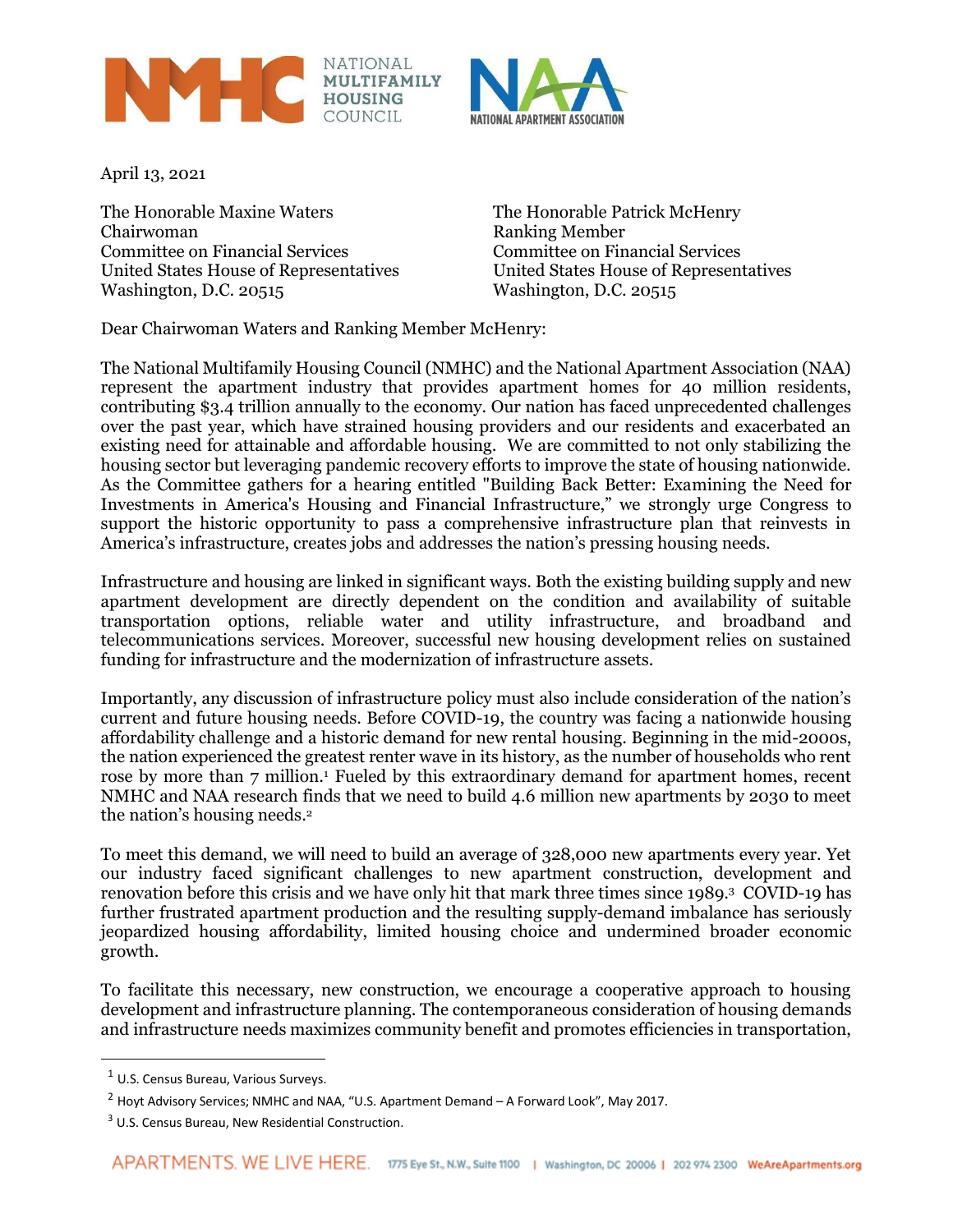land use and public works. Early alignment of these priorities can help ensure that infrastructure assets are best serving both the current and future needs of local communities.

As the House Financial Services Committee considers infrastructure initiatives, we urge the inclusion of the following measures within the Committee's jurisdiction that support the interconnectivity between housing and infrastructure and promote housing development at all income levels, including:

- Incentivize government at all levels to remove barriers to apartment development, eliminate exclusionary zoning and other discriminatory land use requirements and streamline regulatory burdens;
- Invest in rehabilitating existing communities; and
- Promote more housing construction via density bonuses, fast-track review and by-right development.

### *Incentivize Localities to Reduce Barriers and Adopt Policies to Encourage Private Sector Investment in Housing*

Rising costs and regulatory burdens at all levels of government depress apartment development and rehabilitation nationwide. A recent industry study found that 32 percent of multifamily development costs are attributable to compliance with local, state and federal regulations.<sup>4</sup> In a quarter of cases, that number can reach as high as 42.6 percent. The most significant barriers are often imposed by state and local governments. Additional industry research<sup>5</sup> indicates that Not In My Back Yard (NIMBY) activism, rising land and labor costs and complex approval systems top the list of such barriers. Land and labor costs alone comprise 35 percent of total building costs. These barriers feed housing affordability challenges which creates loud public outcry and, in more and more cases, an embrace of detrimental and counterproductive "solutions" such as rent control.

Additionally, as communities struggle with inadequate transportation, poor quality drinking water, sewage and other public systems, they are increasingly looking for ways to pass infrastructure improvement costs to developers by making project approvals contingent on infrastructure investments. This translates into higher rents for households and does nothing to solve the underlying infrastructure needs of our communities.

However, there is a role the federal government can play in lowering development costs, reducing barriers to construction and allowing more rental housing to be built. As you consider an infrastructure package, we urge the inclusion of several previously introduced bills:

• *The Housing is Infrastructure Act.* We applaud the bold investment this legislation would make in our nation's housing stock and its commitment to easing barriers to the development of multifamily housing. Recognizing that the most significant impediments are often imposed by state and local governments, the bill incentivizes localities to remove or reduce burdensome regulations, shorten entitlement processes and reduce barriers by providing new federal funding through competitive grants. The bill's \$10 billion Community Development Block Grant (CDBG) set-aside program is of particular benefit to help jurisdictions streamline and eliminate structural barriers to housing including increasing zoned capacity, eliminating off-street parking requirements, and eliminating or reducing impact fees. These and similar efforts by Congress are

<sup>&</sup>lt;sup>4</sup> National Multifamily Housing Council and National Association of Home Builders, "Regulation: Over 30 Percent of the Cost of a Multifamily Development", June 2018.

<sup>5</sup> National Apartment Association, Hoyt Advisory Services, Dinn Focused Marketing, Inc. and Eigen 10 Advisors, LLC "US Barriers to Apartment Construction Index," May 2019.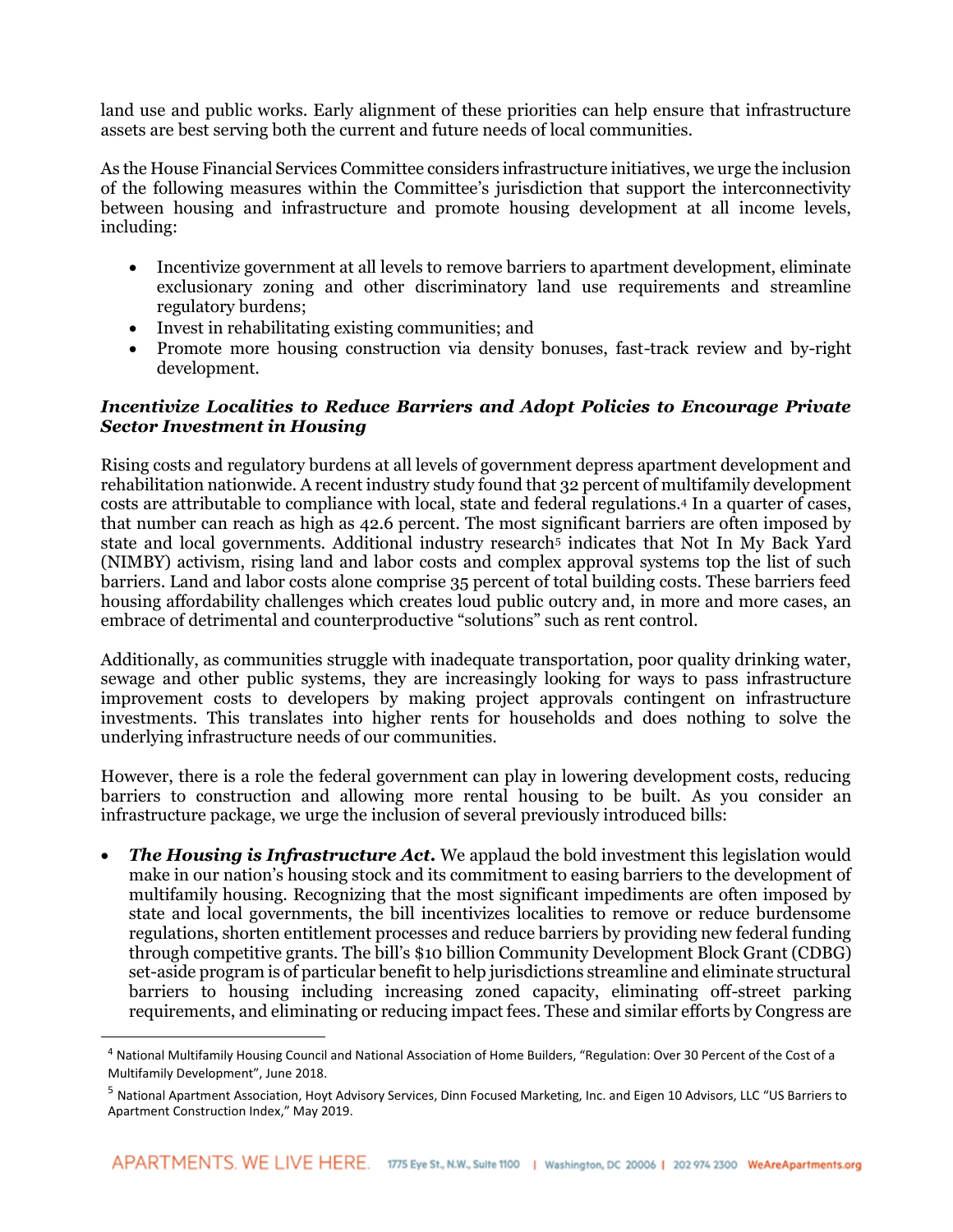needed to incentivize localities to overhaul antiquated and counterproductive measures that deter or slow the construction of multifamily rental housing nationwide, making it increasingly unaffordable.

- *The Housing Supply and Affordability Act*. This bipartisan bill establishes a new grant program "to support the development and implementation of comprehensive plans to expand the supply and affordability of housing, reduce barriers to new housing development, and avoid the displacement of current residents." The bill also provides technical assistance to help communities effectively form and implement housing reforms.
- *The Yes In My Backyard (YIMBY) Act.* This bipartisan bill passed the House last Congress and would require Community Development Block Grant (CDBG) recipients to be more transparent as to their efforts, or lack of efforts, to adopt specific pro-affordability housing policies. The housing affordability challenge is national in scope and requires an active role by the federal government in the pursuit of solutions.
- *The Build More Housing Near Transit Act.* This bill leverages federal dollars to support housing development by minimally adjusting the evaluation criteria for the Federal Transit Administration Fixed Guideway Capital Investment Grants program to include a housing feasibility assessment. This analysis would help to identify and acknowledge local land use policies serving to deter new development.
- *The Better Planning and Land-Use for Accessible Neighborhoods (PLAN) Act.* This bill would foster alignment of transportation, housing and economic development strategies in a way that promotes new housing production, affordability and better land use practices.

From a broader perspective, as Congress moves forward on infrastructure initiatives, NMHC and NAA believe that we have the opportunity and ability to promote investment in housing while advancing traditional infrastructure initiatives including a surface transportation reauthorization, water infrastructure, broadband deployment and regulatory relief. There are key policies that can enable the public and private sectors to work collaboratively and increase the likelihood of producing viable solutions to meet our housing affordability housing challenges, including:

### *Expand and Enhance the Low-Income Housing Tax Credit*

The Low-Income Housing Tax Credit (LIHTC) is a public/private partnership that leverages federal dollars with private investment to produce affordable rental housing and stimulate new economic development in many communities. Since its inception in 1986, the LIHTC program has according to the ACTION Campaign financed 3.3 million apartments and served 8 million households. The LIHTC program provides critical support to the nation's affordable housing production but could be made even more impactful.

NMHC and NAA strongly support the *Affordable Housing Credit Improvement Act of 2019*  (H.R. 3077 / S. 1703). This bipartisan bill would make permanent the increased LIHTC credit authority enacted in March 2018 to enable the production of new units and further augment credit authority by 50 percent.

# *Enact the Middle-Income Housing Tax Credit (MIHTC) to Support Workforce Housing*

Housing affordability is an issue threatening the financial wellbeing of solidly middle-income households in addition to low-income families. Consider that the Joint Center for Housing Studies of Harvard University found in its America's Rental Housing 2020 report that the median asking rent for an apartment constructed between July 2018 and June 2019 was \$1,620. For a renter to afford one of those units at the 30 percent of income standard, they would need to earn at least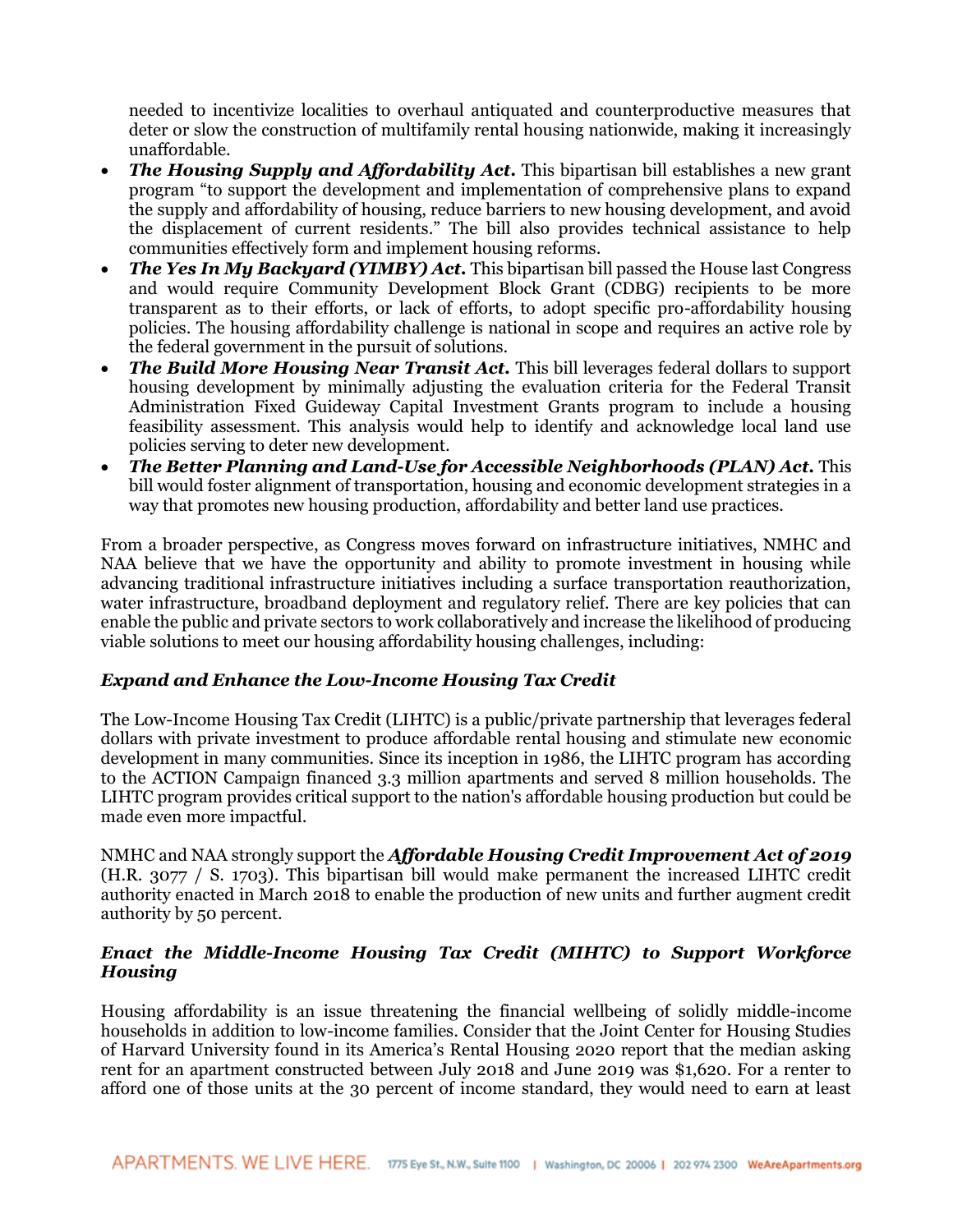\$64,800 annually. Accordingly, this is an issue impacting those supporting the very fabric of communities nationwide, including teachers, firefighters, nurses and police officers.

As such, incentives to develop multifamily housing targeted to middle-income Americans should be a part of any infrastructure bill. We urge Congress to strongly consider the *Middle-Income Housing Tax Credit Act of 2018* (S. 3365) that was introduced during the 115th Congress to address the shortage of workforce housing available to American households. A worthy complement of measures to expand and improve LIHTC, the Middle-Income Housing Tax Credit (MIHTC) takes over where LIHTC leaves off. LIHTC is currently designed to serve populations of up to 60 percent of area median income. MIHTC is designed to benefit populations earning below 100 percent of area median income.

# *Enhance Opportunity Zones to Incentivize Rehabilitation of Housing Units*

Enacted as part of tax reform legislation in 2017, Opportunity Zones are designed to provide tax incentives for investments in distressed communities. We believe that Opportunity Zones hold great promise for the development of multifamily housing. Under the new program, Governors have designated over 8,700 qualified low-income census tracts nationwide as Opportunity Zones. Up to 25 percent of a state's qualified census tracts may qualify as Opportunity Zones, with each state having to designate a minimum of 25 Zones.

While we expect the Opportunity Zones program to be beneficial in spurring the production of new multifamily housing, it could be improved to further incentivize the rehabilitation of existing multifamily units. This is particularly the case given the acute shortage of multifamily housing the nation faces. Current regulations work against using this program to rehabilitate properties for affordable housing since the developer must double her basis in the property without consideration of the cost of land. This puts additional financial pressure on already expensive redevelopment costs.

NMHC and NAA recommend that Congress consider statutory modifications to reduce the basis increase necessary to qualify a multifamily rehabilitation project for Opportunity Zone purposes. It is noteworthy that to qualify for an allocation under the LIHTC, owners must commit to rehabilitations valued at the greater of: (1) 20 percent of adjusted basis of a building; 0r (2) \$6,000 (\$7,100 in 2021 as adjusted for inflation) per low-income unit.

### *Promote the Rehabilitation of Multifamily Housing Located Near Transit*

NMHC and NAA strongly support bipartisan legislation that will provide a new tool aimed at encouraging greater community development and inclusive neighborhood revitalization. The Revitalizing Economies, Housing and Business Act (REHAB Act) (H.R. 1483) provides:

- $\circ$  a 15 percent tax rehabilitation credit for buildings that are more than 50 years old, not certified historic structures, and are within one-half of a mile of a public transportation station;
- $\circ$  expanded credit eligibility to include building expansion on the same block; and
- a bonus credit of 25 percent for expenses related to public infrastructure upgrades and rentrestricted housing.

### *Repeal Foreign Investment in Real Property Tax Act*

In 1980, Congress passed the Foreign Investment in Real Property Tax Act (FIRPTA) to tax foreigners' gains on the income they earn from, and then the sale of, U.S. real estate and other real property. In doing so, FIRPTA imposes significant costs on foreign investors in U.S. real estate, thereby serving as a significant barrier to such investment. The discriminatory and punitive tax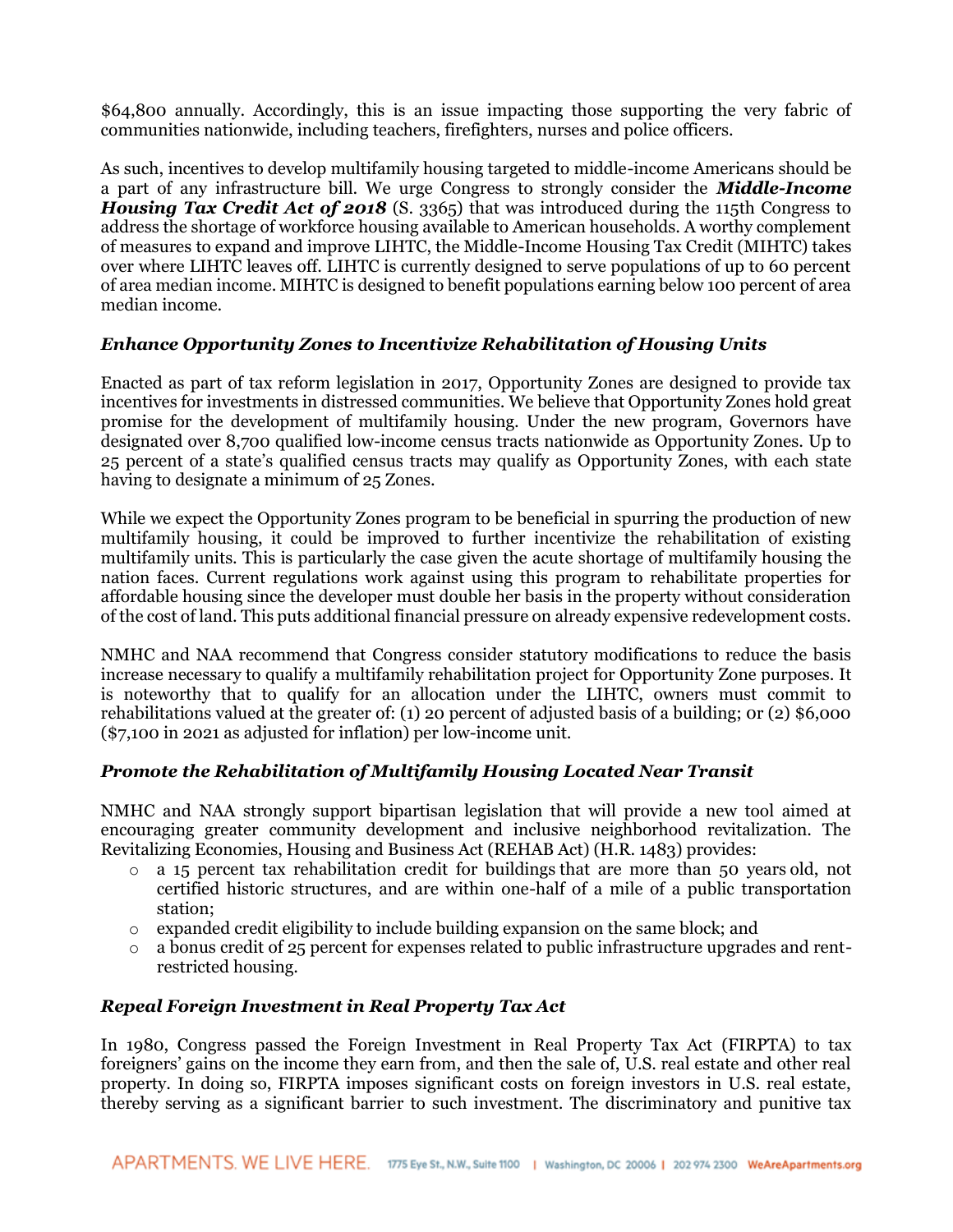regime created by FIRPTA precludes U.S. real estate companies from tapping into an important source of capital for developing, upgrading and refinancing properties.

While Congress addressed some of FIRPTA's burdens in 2015 tax legislation, a full repeal of FIRPTA could unlock billions in foreign capital that could help to refinance real estate loans and drive new investment. NMHC and NAA strongly support FIRPTA repeal legislation introduced in the 116th Congress, *Invest in America Act* (H.R. 2210), and believe it would represent a beneficial component of any future infrastructure package.

# *Support Affordable and Practical Energy Efficiency Policies*

Apartment firms have a significant business interest in reducing the costs of operating apartment communities, which also helps to keep housing affordable. Utility costs are second only to debt service in terms of property expenses. Efficient use of resources, including updating building systems and appliances, is key to ensuring that housing and related utility expenses remain affordable for residents. The multifamily industry has a long-history of support for voluntary energy conservation and sustainability and supports incentive-based strategies that improve building energy performance and community-wide resiliency efforts. Any legislative efforts focused on reducing energy and water consumption should consider the inherent efficiencies of apartment design and operation resulting from compact design, small unit size and concentration of infrastructure, and further promote dense and sustainable development.

As Congress considers legislation to promote resilience and reduce greenhouse gas emissions (GHG) across the economy, programs that address building energy performance are an essential element. Policymakers must also consider the unique characteristics of the multifamily sector and avoid onesize-fits-all efficiency mandates that exacerbate the shortage of affordable apartment housing. Instead, efficiency measures should be cost-effective, technically feasible and support industryspecific research, technology development and demonstrations programs.

NMHC and NAA support practical approaches to building resiliency and sustainability in the nation's rental housing stock. Incentives that enable developers to invest in engineering, construction and development costs that are required to build high performing multifamily apartment homes will speed the development of higher performing, more resilient housing that is affordable for renter households.

*Make Permanent the New Energy Efficient Homes Credit (Sec. 45L).* This credit has provided a necessary incentive for builders of apartment buildings (3 stories or fewer) to install higher performance building systems and upgraded appliances than they otherwise could justify within the pro forma for developing the property. While this credit has been extended through 2021, it should be made permanent as an essential part of a national plan to boost production of highperformance buildings and reduce greenhouse gas emissions.

*The Energy Efficient Qualified Improvement Act (H.R. 2346)* is smart climate and infrastructure policy that will assist with costly energy efficiency retrofits in commercial and multifamily residential buildings. H.R. 2346 offers a uniform 10-year, straight line depreciation period to building owners for the installation of high-performance energy efficient building components including heating and cooling systems, lighting and building envelope components like windows and roofs.

### *Support Low-Income and Workforce Housing Broadband Infrastructure*